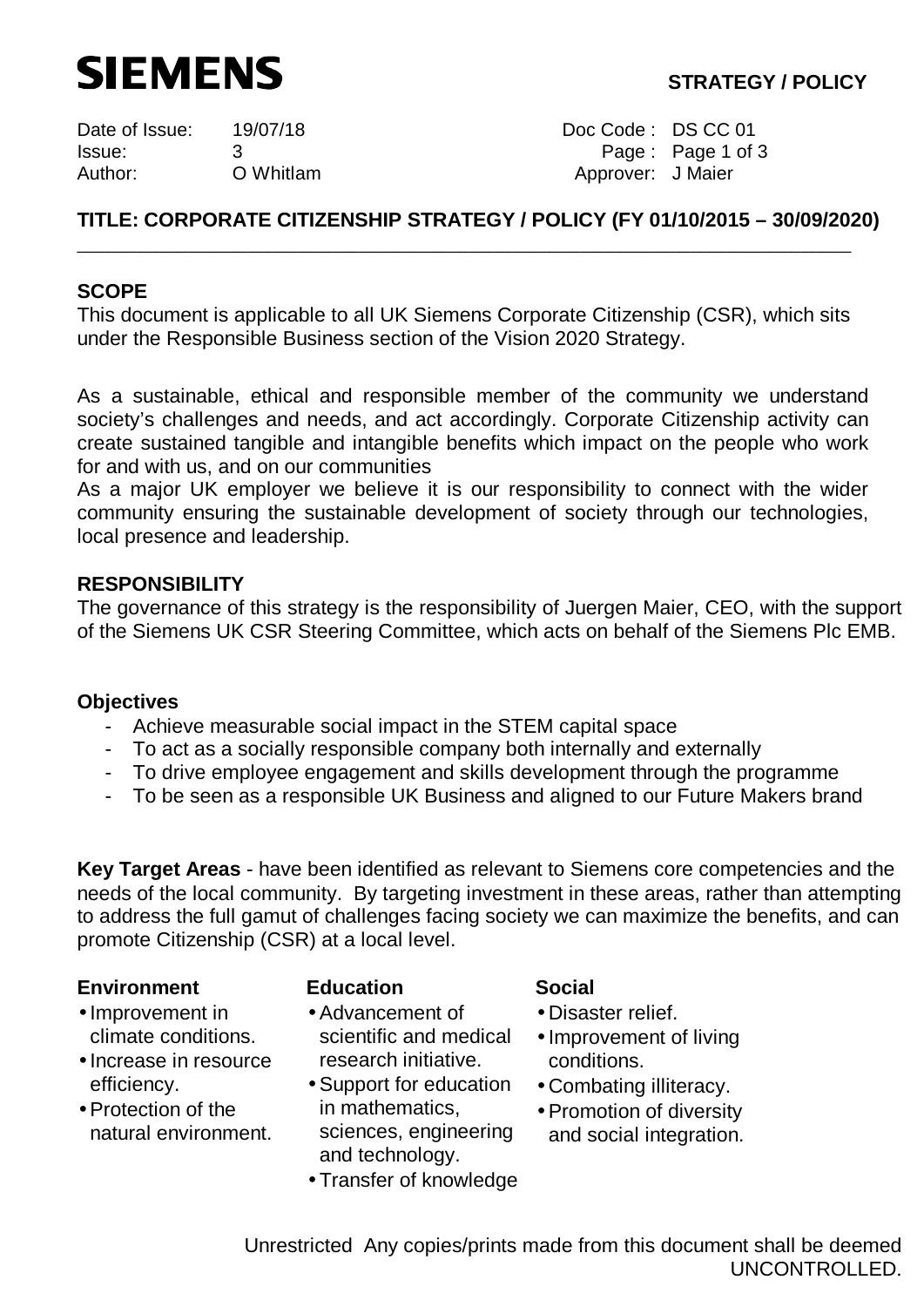## **STRATEGY / POLICY**



Date of Issue: 19/07/18 Doc Code : DS CC 01 Issue: 3 Page : Page 2 of 3 Author: O Whitlam **Author:** O Whitlam **Author:** Approver: J Maier

# **TITLE: CORPORATE CITIZENSHIP STRATEGY / POLICY (FY 01/10/2015 – 30/09/2020)**

\_\_\_\_\_\_\_\_\_\_\_\_\_\_\_\_\_\_\_\_\_\_\_\_\_\_\_\_\_\_\_\_\_\_\_\_\_\_\_\_\_\_\_\_\_\_\_\_\_\_\_\_\_\_\_\_\_\_\_\_\_\_\_\_\_\_\_\_\_\_\_\_\_\_\_\_\_

on sustainability.

### **Targets**

- £415 per employee per year
- 40% of volunteering activities to deliver skills development benefits to employees
- For each £1 spent we wish to create £3 of Social Value (derived using Cost Benefit Analysis methodology)

**Review** - Undertake a review of each project in line with LBG guidance. Quarterly reviewing of activities, investments, impacts, and employee levels of engagement will be carried out by the UK CSR Steering Committee. An annual review of the Strategy and the project portfolio will be carried out by topic experts and the topic sponsor.

#### **Communications**

- Maximise public relations opportunities from all CSR activity.
- Inform employees of ongoing opportunities and encourage engagement.
- Deliver appropriate information about procedures and activities on the relevant internal and external platforms.

**Compliance** - All Siemens CSR activities will be compliant with the [Circular no. 186 version](https://intranet.nwe.siemens.com/cluster/cc/myuk/communications/spodom/Documents/SC_186.pdf) [1.0](https://intranet.nwe.siemens.com/cluster/cc/myuk/communications/spodom/Documents/SC_186.pdf)

#### **RELATED DOCUMENTS**

DS CC 02 Corporate Citizenship Key Target Areas DS CC P 03 Corporate Citizenship Monitoring Procedure DS CC P 04 Corporate Citizenship Volunteering Procedure DS CC P 05 Donations and Sponsorships Procedure DS CC P 06 Community Support Fund Procedure Appendix A - National Volunteering Options